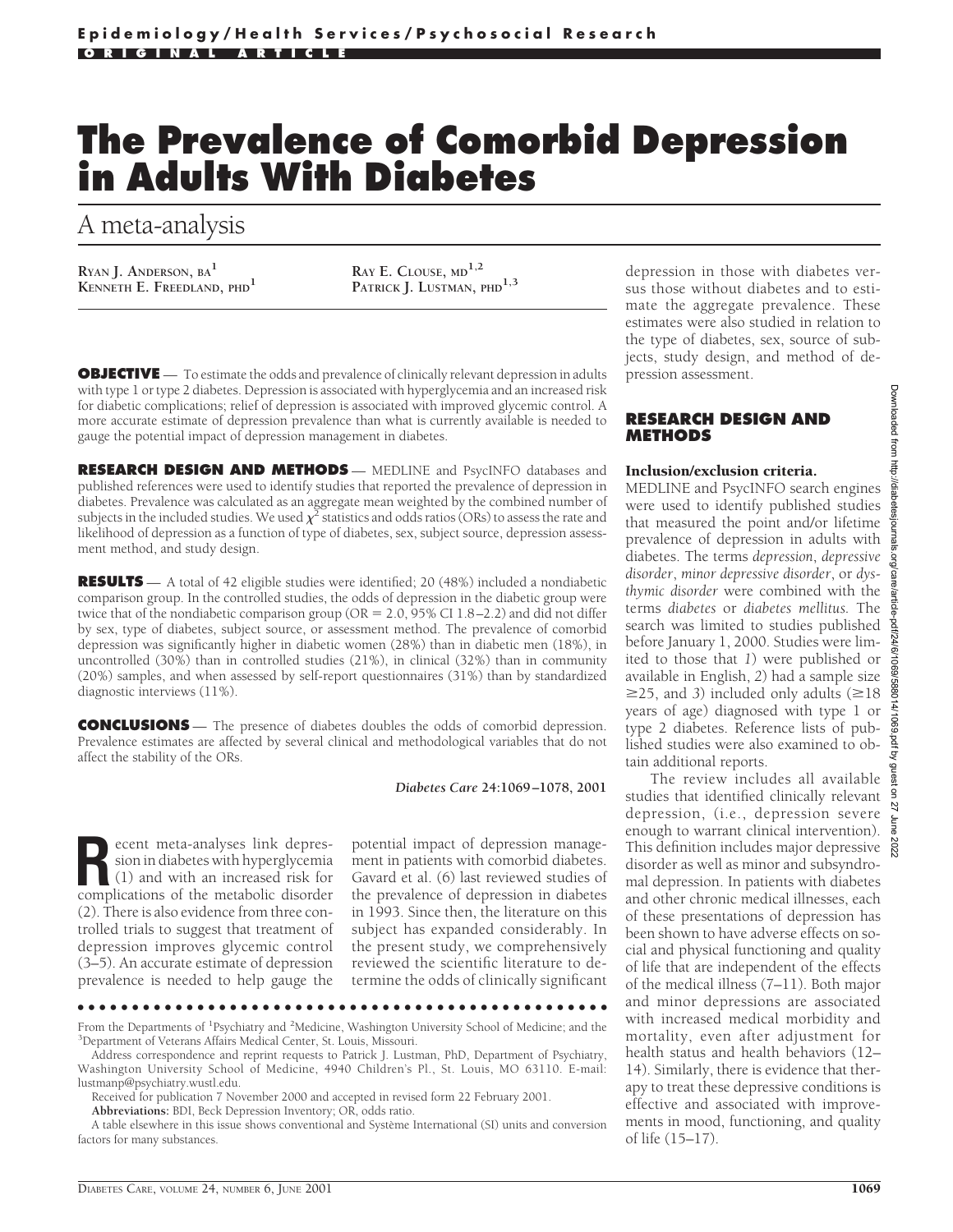## Procedures and statistical analyses.

Studies meeting the inclusion criteria were examined, and study demographics (age, race, sex, and type of diabetes) as well as depression information (assessment method, prevalence, and mean scale scores) were recorded using a structured form based on the ones used by the Cochrane Library's Database of Systematic Reviews, produced by the Cochrane Collaboration (18). Two reviewers independently abstracted data from each study. The articles were divided into subgroups of controlled and uncontrolled studies. For the purposes of this review, the term *controlled* does not imply that the condition under study (depression) was randomly manipulated or followed longitudinally. A study was considered controlled if the prevalence of depression in diabetic patients was compared with that of a nondiabetic comparison group. A study was considered uncontrolled if it did not have a nondiabetic comparison group.

Major depressive disorder was assessed with structured or semistructured diagnostic interviews (e.g., the Diagnostic Interview Schedule [19] or the Structured Clinical Interview for DSM-III-R [20]) and diagnosed according to the criteria for major depressive disorder specified in the version of the *Diagnostic and Statistical Manual of Mental Disorders* (21,22) that was current at the time of the study. In these studies, depression prevalence was equal to the percentage of patients in the sample who met the criteria for the diagnosis.

In some studies, depression was assessed by self-report symptom scales (e.g., the Beck Depression Inventory [BDI] [23] or the Center for Epidemiologic Studies–Depression Scale [24]). In these studies, depression prevalence was equal to the percentage of subjects with scale scores above a specified threshold value. The threshold score used to identify a depression case varied somewhat across studies (e.g., BDI score  $\geq 10$  in some studies  $[25-27]$  and  $\geq 13$   $[28]$  or  $\geq$ 16 [29] in others). This variance is to be expected, since the threshold score used to identify depression is to some extent dependent on the importance placed on depression recognition and the resources available for this purpose within a particular clinical setting (30,31).

Odds ratios (ORs) were calculated only for controlled studies, because these calculations derive from comparing the odds of depression in the diabetic group with the odds in the nondiabetic comparison group. Potential moderator variables were analyzed to determine whether it would be necessary to estimate the odds of depression separately by these variables. The Breslow-Day test for homogeneity was used to determine whether the likelihood of depression in diabetic versus nondiabetic patients differed depending on type of diabetes, sex, source of subjects, or depression assessment method. Cochran-Mantel-Haenszel statistics were used to test the significance of the aggregate odds of depression in diabetic versus nondiabetic patients after adjusting for these variables.

Depression prevalence was calculated as an aggregate mean, weighted by the number of subjects in the study or grouping of interest (e.g., type 1 vs. type 2 diabetes). This method factors study sample size into the calculation of the overall prevalence estimate. We used  $\chi^2$  tests to statistically compare the prevalence of depression in the diabetic and nondiabetic comparison groups. An overall estimate of depression prevalence adjusted for potential moderators (e.g., age, sex, and type and severity of diabetes) could not be calculated with precision because none of the studies fully characterized the depressed and nondepressed subsets in this regard.

**RESULTS** — The literature search identified 48 studies, 6 of which were excluded for having  $\leq$ 25 subjects or having poorly described or inadequate depression or diabetes assessment methods. The 42 included studies had a combined sample size of 21,351 subjects. Of these studies, 20 (48%) were controlled (i.e., included a nondiabetic comparison group) and 22 (52%) were uncontrolled (Tables 1 and 2). Of the 20 controlled studies, 3 (15%) were comprised exclusively of patients with type 1 diabetes; 8 (40%) included only patients with type 2 diabetes; and 9 (45%) included a mixed sample (i.e., one that contained patients having either type 1 or type 2 diabetes). None of the mixed-sample controlled studies reported depression prevalence separately by type of diabetes. Of the 22 uncontrolled studies, 6 (27%) were limited to patients with type 1 diabetes, 5 (23%) to patients with type 2 diabetes, and 11 (50%) to patients with either type 1 or type 2 diabetes. The majority (6 of 11

[64%]) of the mixed-sample uncontrolled studies did not report depression prevalence separately by type of diabetes. Of the 42 total studies, 3 (7%) did not provide enough information to be included in the OR or point prevalence calculations. Two of these three studies (32,33) reported only the statistical comparison of the mean depression scale scores of diabetic versus nondiabetic subjects, and the other (34) reported only lifetime rates of depression.

# Odds of depression in diabetes

Ten of the controlled studies reported depression estimates separately by type of diabetes (type 1,  $n = 3$ ; type 2,  $n = 7$ ). The odds of depression were significantly increased in both type  $1$  (OR = 2.9, 95%) CI 1.6–5.5,  $\chi^2 = 12.8$ ,  $P = 0.0003$ ) and type 2 diabetes (OR =  $2.9, 95\%$  CI 2.3–  $3.7, \chi^2 = 84.3, P < 0.0001$ ) over nondiabetic control subjects. The increased odds of depression associated with diabetes were similar in type 1 versus type 2 diabetes (2.9 vs. 2.9, Breslow-Day  $\chi^2$  = 0.004,  $P = 0.95$ ), and the significant effect of diabetes on depression remained after controlling for type of diabetes (Cochran-Mantel-Haenszel  $\chi^2 = 95.5$ ,  $P < 0.0001$ ).

Seven controlled studies reported the prevalence of depression separately for men and women. The odds of depression were significantly elevated in both women (OR = 1.7, 95% CI 1.4–2.0,  $\chi^2$  = 34.0,  $P < 0.0001$ ) and men (OR = 1.7, 95% CI 1.4–2.2,  $\chi^2 = 19.6$ ,  $P < 0.0001$ ) with diabetes compared with control subjects. The increased odds of depression associated with diabetes were similar in women versus men with diabetes (1.7 vs. 1.7, Breslow-Day  $\chi^2 = 0.08$ ,  $P = 0.8$ ),  $^{8}_{8}$ and the significant effect of diabetes on depression remained after controlling for sex (Cochran-Mantel-Haenszel  $\chi^2$  =  $53.9, P < 0.0001$ .

The controlled studies were divided into subsets of community  $(n = 11)$  and clinical  $(n = 7)$  studies. All of the community studies identified diabetic and nondiabetic subjects from random samples of community-dwelling individuals. In the clinical studies, the diabetic and nondiabetic subjects were drawn mostly from nonrandom samples of patients recruited from health care clinics, patient support groups, or physician referrals. The odds of depression were significantly increased in people with diabetes versus those with-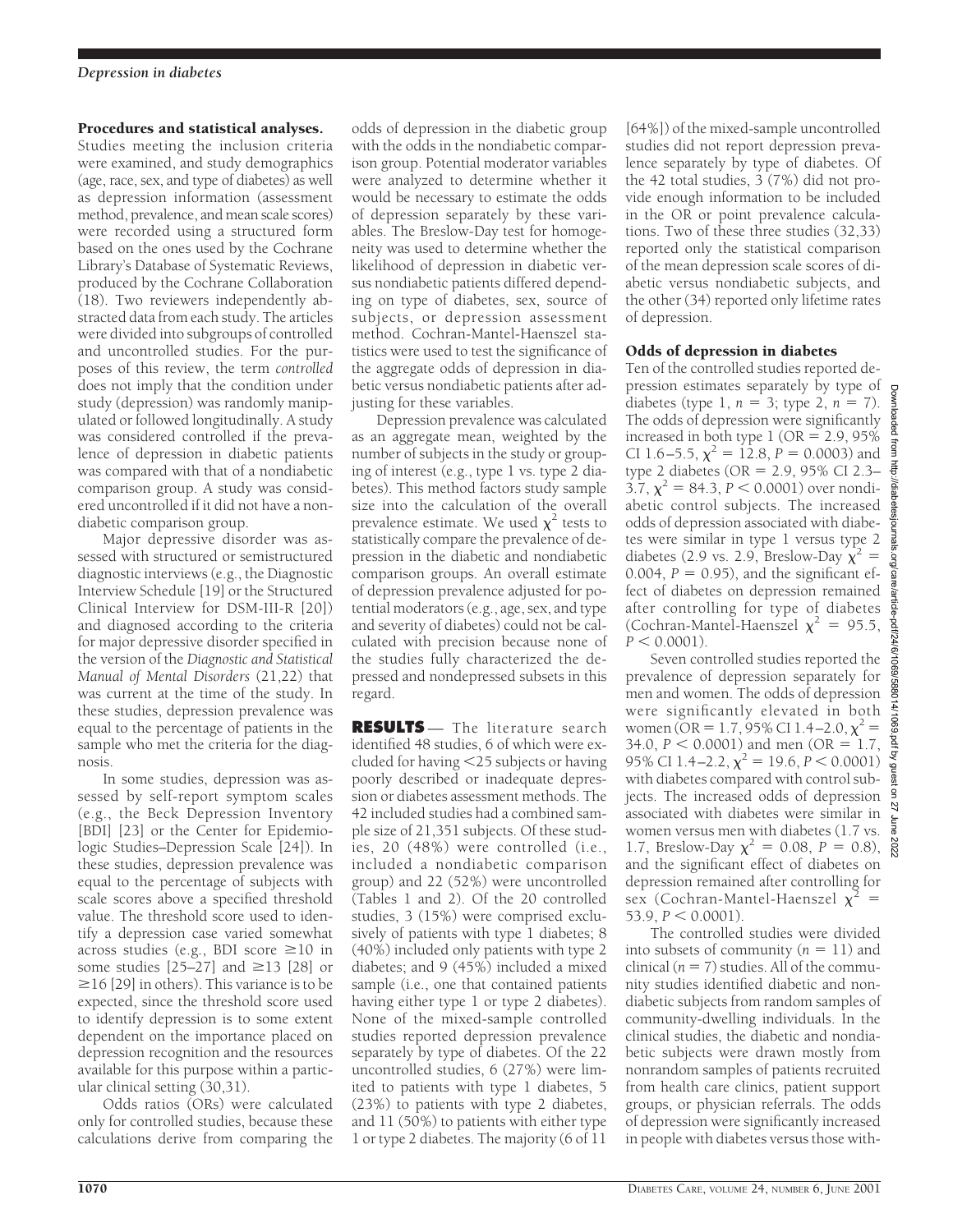|                                                            | Subjects                                                            |                                                      |                                  |                               | Depression              | Prevalence of depression |                          |                          |                                                                                                                                  |
|------------------------------------------------------------|---------------------------------------------------------------------|------------------------------------------------------|----------------------------------|-------------------------------|-------------------------|--------------------------|--------------------------|--------------------------|----------------------------------------------------------------------------------------------------------------------------------|
| Study                                                      | (Diabetic: $n$ )<br>(Control: n)                                    | Sex<br>(% female)                                    | Age<br>(years)                   | Race<br>(% white)             | assessment<br>method    | Overall<br>(% )          | (%)                      | Males Females<br>(%)     | Depression<br>scale scores                                                                                                       |
| Kokkonen (62)                                              | $T1:63^e$                                                           | 41.3                                                 | $20.9 \pm 1.9$                   | $\overline{\phantom{0}}$      | PSE ID $\geq$ 5         | 14.3                     |                          |                          | Men: $9.3 \pm 9.4*$<br>Women: $14.2 \pm 10.2$                                                                                    |
|                                                            | Medically well: 123 <sup>a</sup>                                    | 51.2                                                 | $21.9 \pm 1.4$                   |                               |                         | $11.4$ †                 |                          |                          |                                                                                                                                  |
| Songar et al. (25)                                         | T1:60 <sup>e</sup><br>Medically well: 30 <sup>c</sup>               | 68.3<br>60.0                                         | 29.7<br>29.2                     |                               | $BDI \ge 14$            | 43.3<br>$3.3*$           |                          | $\overline{\phantom{0}}$ | 15.2<br>$4.1*$                                                                                                                   |
| Popkin et al. (63)                                         | $T1:75^{e}$<br>1 <sup>st</sup> degree relatives:<br>34 <sup>f</sup> | 64.0<br>55.9                                         | 31<br>36                         |                               | DIS/DSM-III             | 10.7<br>2.9†             | 3.7<br>0.01              | 14.6<br>$5.3\dagger$     |                                                                                                                                  |
| Amato et al. (64)                                          | T2: 197 <sup>a</sup><br>1142 <sup>a</sup>                           | 68.0<br>55.9                                         | $73.9 \pm 5.9$<br>$74.2 \pm 6.4$ | $\overline{\phantom{0}}$      | $GDS \geq 21$           | 13.6<br>$8.7*$           | 11.4<br>$6.6*$           | 14.7<br>10.68            | $13.2 \pm 6.8$<br>$11.1 \pm 6.5*$                                                                                                |
| Eaton et al. (50)                                          | T2: 148 <sup>a</sup><br>$1600^a$                                    | $\overline{\phantom{0}}$<br>$\overline{\phantom{0}}$ |                                  |                               | DIS/DSM                 | 6.1<br>5.3†              |                          |                          |                                                                                                                                  |
| Viinamäki et al. (65) T2: 82 <sup>a</sup>                  | $115^a$                                                             | 46.3<br>55.7                                         | $66.9 \pm 0.7$<br>$65.6 \pm 0.5$ | $\overline{\phantom{m}}$      | Zung $\geq 50$          | 11.0<br>$6.9\dagger$     | 11.4                     | 10.5                     | $39.4 \pm 1.3$<br>$36.9 \pm 0.8$ †                                                                                               |
| Leedom et al. (26)                                         | $T2:71^e$<br>46 <sup>e</sup>                                        | 70.4<br>67.4                                         | $50 \pm 2.0$<br>$46 \pm 1.7$     | 18.3<br>23.9                  | $BDI \ge 10$            | 49.3<br>21.78            |                          |                          | 12.2<br>$5.9 \pm 0.7$                                                                                                            |
| Palinkas et al. (28)                                       | $T2:93^a$<br>$1284^a$                                               | 39.8<br>54.5                                         | $72.4 \pm 8.7$<br>$68.5 \pm 9.5$ |                               | $BDI \ge 13$            | 11.5<br>$4.6$ *          | 8.8<br>2.6#9             | 13.6<br>$6.2 + T$        | 6.5<br>$5.4$ §                                                                                                                   |
| Wing et al. (29)                                           | $T2:32^e$<br>Spouses: $32^e$                                        | 50.0<br>50.0                                         | $52.1 \pm 7.7$<br>$50.8 \pm 8.8$ |                               | $BDI \ge 16$            | 21.8<br>12.5†            |                          |                          | $10.6 \pm 6.4$<br>$7.5 \pm 6.2$                                                                                                  |
| Weyerer et al. (66)                                        | $T2:55^a$<br>Medically well: 122 <sup>a</sup>                       | 72.7<br>54.1                                         |                                  |                               | CIS/ICD 8               | 27.3<br>10.68            | $\overline{\phantom{0}}$ |                          |                                                                                                                                  |
| Tun et al. (32)#                                           | $T2:119^{e}$<br>Nondiabetic out-<br>patients: 25 <sup>e</sup>       | 48.7<br>56.0                                         | 63.4<br>63.0                     | $\overbrace{\phantom{12332}}$ | Zung##                  |                          |                          |                          | Downloaded from http://diabetesjournals.org/care/article-pdf/24/6/1069/588014/1069.pdf by guest on 27 June 2022<br>39.3<br>34.08 |
| Black (67)                                                 | $T1 & 2:636^a$<br>2196 <sup>a</sup>                                 | 58.2<br>58.4                                         |                                  | 0.0<br>0.0                    | $CES-D \ge 16$          | 31.1<br>$24.1*$          | 22.6<br>15.98            | 37.9<br>30.28            |                                                                                                                                  |
| Penninx et al. (33)#                                       | $T1 & 2: 204^a$<br>Medically well: 719 <sup>a</sup>                 | 52.9<br>42.4                                         | $73.3 \pm 7.7$<br>$67.2 \pm 8.6$ |                               | CES-D##                 |                          |                          |                          | $10.1 \pm 9.2$<br>$5.4 \pm 6.3*$                                                                                                 |
| Bourdel-Marchasson T1 & 2: 237 <sup>a</sup><br>et al. (68) |                                                                     | 50.6                                                 |                                  |                               | CES-D<br>Men: $\geq$ 17 | 21.3                     |                          |                          | Men: $9.3 \pm 9.4*$<br>Women: $14.2 \pm 10.2$                                                                                    |
|                                                            | $2555^{\rm a}$                                                      | 60.7                                                 |                                  |                               | Women: $\geq$ 23        | $12.7*+$                 |                          |                          | Men: $7.2 \pm 7.688$<br>Women: $11.8 \pm 9.6$                                                                                    |
| Rajala et al. (69)                                         | $T1 & 2:62^a$<br>480 <sup>a</sup>                                   | 40.3<br>58.5                                         | 55<br>55                         |                               | $Zung \geq 45$          | 19.3<br>$11.7\dagger$    | 18.9<br>$10.1\dagger$    | 20.0<br>12.8†            |                                                                                                                                  |
| Zhang et al. (70)                                          | T1 & 2: 209 <sup>a</sup>                                            | 58.4                                                 |                                  | 0.0                           | $DIS/DSM-III +$         | 3.8 <sup>T</sup>         | 1.8%                     | 5.19                     | 8.3%                                                                                                                             |
|                                                            | 1289 <sup>a</sup>                                                   | 55.6                                                 |                                  | 0.0                           | $CES-D$                 | 3.6†9                    | $1.7 + T$                | $5.1 + T$                | 7.8忖                                                                                                                             |
| Wells et al. (71)                                          | $T1 < 2: 154$ <sup>a</sup><br>Medically well:<br>$1353^{\circ}$     |                                                      |                                  | 48.5¶                         | DIS/DSM-III             | 9.6<br>$4.4$ †           |                          |                          |                                                                                                                                  |

### Table 1—*Prevalence of clinically significant depression in adults with diabetes: controlled studies (n = 20)*

*Continued on following page*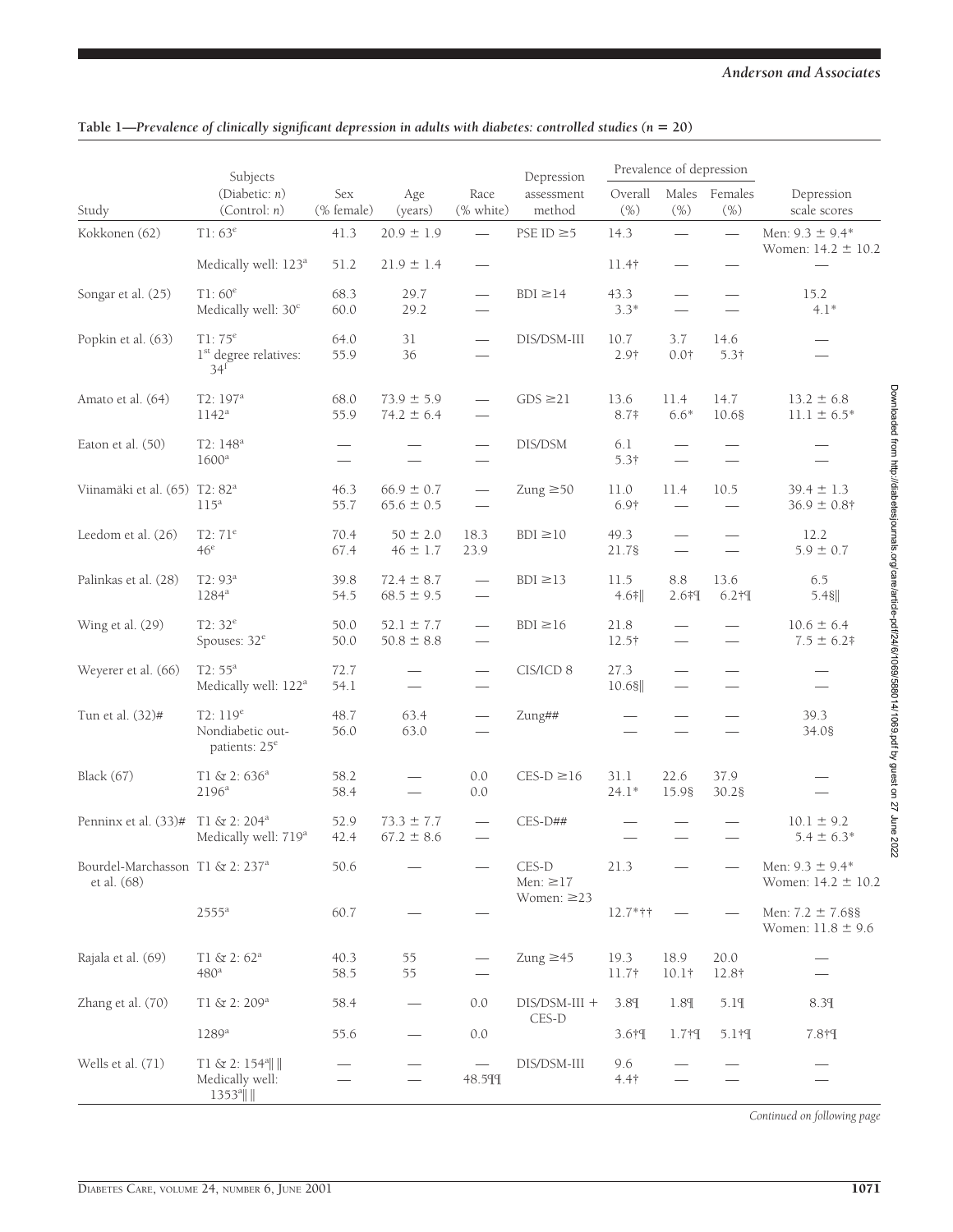## **Table 1—***Continued*

|                      | Subjects                                        |                          | Age<br>(years) | Race<br>(% white) | Depression<br>assessment<br>method | Prevalence of depression |                  |                    |                            |
|----------------------|-------------------------------------------------|--------------------------|----------------|-------------------|------------------------------------|--------------------------|------------------|--------------------|----------------------------|
| Study                | (Diabetic: n)<br>(Control: n)                   | <b>Sex</b><br>(% female) |                |                   |                                    | Overall<br>$(\% )$       | Males<br>$(\% )$ | Females<br>$(\% )$ | Depression<br>scale scores |
| Robinson et al. (72) | $T1 \& 2:60:70^e$                               | 45.4                     | $51 \pm 6.6$   | 56.9              | PSE/Bedford<br>Col. criteria       | 8.5                      |                  |                    |                            |
|                      | 130 <sup>t</sup>                                | 45.4                     | $44 \pm 10.4$  | 72.3              |                                    | $8.5\dagger$             |                  |                    |                            |
| Friis et al. (73)    | $T1 & 2:56^b$<br>Medically ill: 56 <sup>b</sup> | 71.4<br>73.2             | 57.0<br>53.0   | 60.7<br>63.2      | $CES-D \ge 16$                     | 60.7<br>48.2†            |                  |                    | 20.4<br>14.2‡              |
| Murrell et al. (74)  | $T1 & 2:175^a$<br>$2277^a$                      | 65.7<br>61.5             |                | 92.999            | $CES-D \geq 20$                    | 21.7<br>$16.0*$          | 15.5<br>13.4     | 25.4<br>17.6       |                            |

Data are means  $\pm$  SD, unless otherwise indicated. T1 = type 1 diabetes, T2 = type 2 diabetes,  $n =$  sample size, PSE = Present State Examination, DIS/DSM-III = Diagnostic Interview Schedule/Diagnostic and Statistical Manual-III, GDS = Geriatric Depression Scale, Zung = Zung Self-Rating Depression Scale, CIS = Clinical Interview Schedule, CES-D = Center for Epidemiologic Studies-Depression Scale.

Sample randomly selected from a <sup>a</sup>community, <sup>b</sup>clinic or hospital, or <sup>c</sup>unspecified setting.

Sample not randomly selected from a <sup>d</sup>community, <sup>e</sup>clinic or hospital, or <sup>f</sup>unspecified setting.

\**P* # .001 vs. the prevalence of the overall or sex-specific diabetic group; †nonsignificant vs. the prevalence of the overall or sex-specific diabetic group; ‡*P* # .05 vs. the prevalence of the overall or sex-specific diabetic group;  $\$P \leq .01$  vs. the prevalence of the overall or sex-specific diabetic group;  $\parallel$ age- and sex-adjusted; ¶age-adjusted; #these studies reported only mean depression scale scores for diabetic and nondiabetic subjects, and thus were not included in the prevalence calculations; ††sex-adjusted; §§greater (*P* < .001) in nondiabetic females vs. male counterparts; |||prevalences are any affective disorder including major depression, dysthmia, and mania. Mania represented just 2% of all affective disorders in this study. ¶¶the number is the percentage of Caucasian subjects in the entire sample.

out diabetes in both the community (OR = 1.8, 95% CI 1.6–2.1,  $\chi^2$  = 98.6,  $P < 0.0001$ ) and the clinical (OR = 2.1, 95% CI 1.5–2.8,  $\chi^2 = 19.0, P < 0.0001$ ) studies. The increased odds associated with diabetes were similar in the community and clinical studies (1.8 vs. 2.1, Breslow-Day  $\chi^2$  = 0.37, *P* = 0.5), and the significant effect of diabetes on depression remained after controlling for subject source (Cochran-Mantel-Haenszel  $\chi^2$  =  $117.6, P \le 0.0001$ .

Seven of the controlled studies used clinician interviews and psychiatric diagnostic criteria to determine depression, and the other 11 controlled studies used threshold scores on self-report depression symptom scales. The pattern of ORs related to method of depression assessment was similar to that of type of diabetes, sex, and subject source (Fig. 1). The odds of depression were significantly elevated in diabetic patients over control subjects whether depression was assessed with diagnostic interviews or with self-report scales. There was no significant difference in ORs between methods (Fig. 1), and the significant effect of diabetes on depression remained after controlling for method of assessment (Cochran-Mantel-Haenszel  $\chi^2$  = 170.9, *P* < 0.0001).

Because the incremental increases in the odds of depression did not differ as a function of type of diabetes, sex, subject source, or method of depression assessment, the findings from all of the controlled studies ( $n = 18$  studies, 17,399 subjects) were combined to calculate an aggregate OR. In this combined sample, the odds of depression were twice as high in those with diabetes compared with the control subjects ( $OR = 2.0$ , 95% CI 1.8– 2.2,  $\chi^2 = 159.8$ ,  $P < 0.0001$ ).

## Prevalence of depression in diabetes

Prevalence estimates were determined by aggregating data reported in the controlled and uncontrolled studies to capitalize on the combined subject pool. These rates were determined by sex, subject source, method of depression assessment, and type of diabetes. These unadjusted prevalence estimates are displayed in Table 3, and should be viewed cautiously, because they do not adjust for other factors (e.g., sex, method of depression assessment, and study design) that may affect prevalence.

The aggregate estimate of depression was lower in type 1 vs. type 2 diabetes  $(\chi^2 = 11.5, P = 0.007)$ . However, the rates for type 1 vs. type 2 diabetes were statistically similar in the studies that determined depression by diagnostic interview (13.6 vs. 10.9%) or with self-report scales  $(29.1 \text{ vs. } 32.9\%)$   $(P > 0.1$  for both comparisons). As would be predicted from the similar ORs for male and female subjects, women had an increased prevalence of depression in comparison to

men, just as they do in the nondiabetic population. The combined prevalence was significantly higher in women with diabetes than in men with diabetes (28.2 vs. 18.0%,  $\chi^2 = 42.1$ ,  $P < 0.0001$ ; OR = 1.6, 95% CI 1.4–1.8). Self-report–based estimates were higher than interviewbased estimates in both the controlled  $(26.1 \text{ vs. } 9.0\%, \chi^2 = 100.6, P < 0.0001)$ and uncontrolled studies (34.9 vs. 14.2%,  $\chi^2 = 109.2$ ,  $P < 0.0001$ ) (Fig. 2). Similarly, estimates from the uncontrolled studies were significantly higher than in controlled studies whether depression was assessed with diagnostic interviews  $(14.2 \text{ vs. } 9.9\%, \chi^2 = 10.3, P = 0.001) \text{ or }$ with self-report scales (34.9 vs. 26.1%,  $\chi^2$  = 34.2, *P* < 0.0001). Major depressive disorder (per diagnostic interviews) was present in 11.4% of patients with diabetes; elevations in depressive symptoms (per self-report scales) were significantly more common and were present in 31.0% of patients with diabetes ( $\chi^2$  = 159.8, *P* < 0.0001).

Of the 42 studies identified by the search, 8 (19.0%) determined the lifetime prevalence of major depression (2 controlled and 6 uncontrolled). Lifetime prevalence is the proportion of study subjects who met criteria for the disorder at any point during their life, either before or during the time of assessment. The lifetime prevalence of depression was significantly higher in those with diabetes than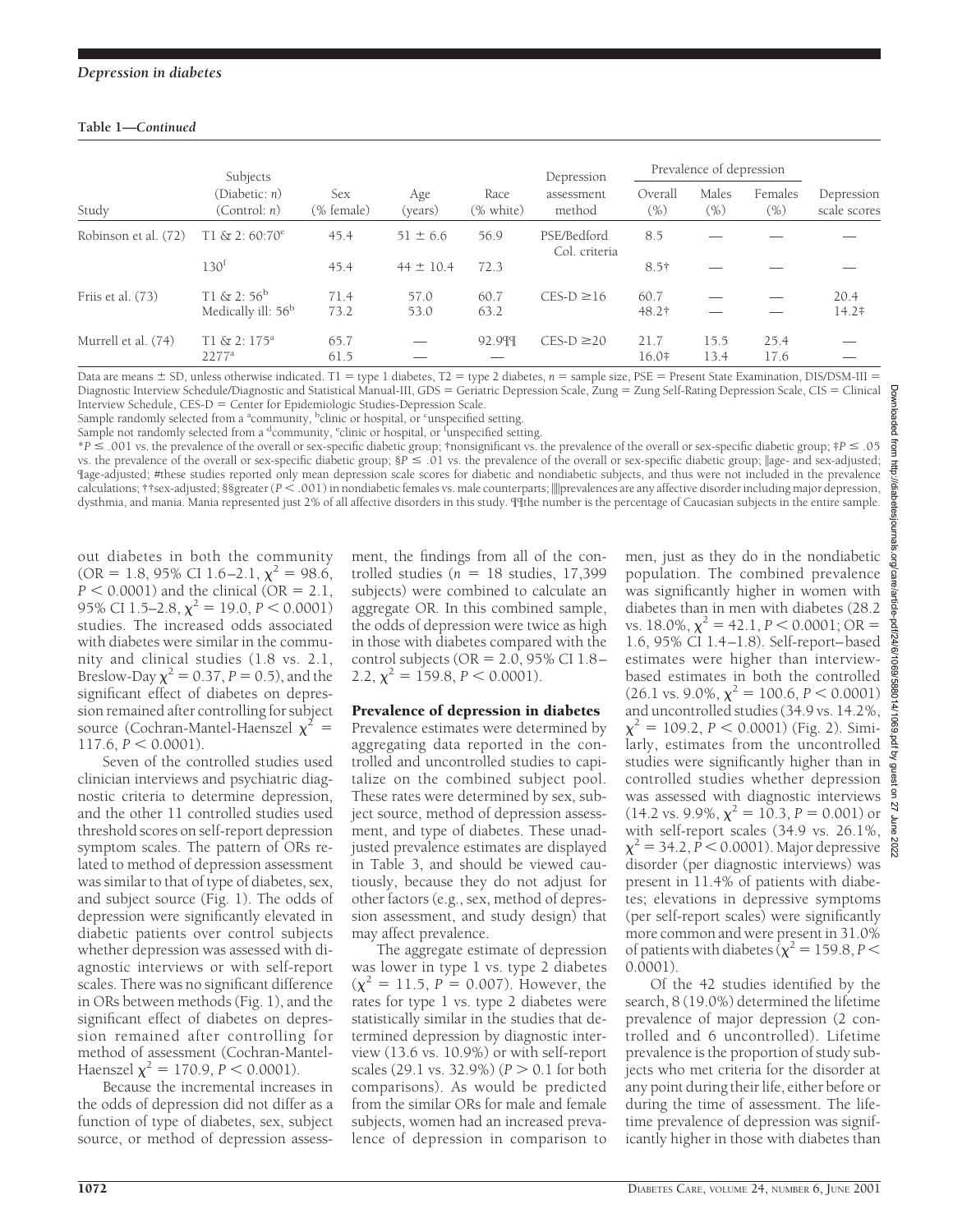|                                              | Subjects                            |                                 |                                                                          |                                 | Depression                                    | Prevalence of depression                  |               |                      |                                                                                                                                                                         |
|----------------------------------------------|-------------------------------------|---------------------------------|--------------------------------------------------------------------------|---------------------------------|-----------------------------------------------|-------------------------------------------|---------------|----------------------|-------------------------------------------------------------------------------------------------------------------------------------------------------------------------|
| Study                                        | (Diabetic: $n$ )<br>(Control: n)    | Sex<br>(% female)               | Age<br>(years)                                                           | Race<br>(% white)               | assessment<br>method                          | Overall<br>$(\% )$                        | $(\% )$       | Males Females<br>(%) | Depression<br>scale scores                                                                                                                                              |
| Berlin et al. (75)                           | $T1:102^e$                          | 45.1                            | $43 \pm 13$                                                              |                                 | MINI/DSM-IV                                   | 12.7                                      |               |                      |                                                                                                                                                                         |
| Cohen et al. (76)                            | T1:49 <sup>e</sup>                  | 55.1                            | $34.3 \pm 9.2$                                                           | $\hspace{0.05cm}$               | SCID/DSM-III-R                                | $14.3*$                                   |               |                      |                                                                                                                                                                         |
| Mayou et al. (77)                            | T1:109 <sup>e</sup>                 | 53.2                            | $21.9 \pm 2.8$                                                           |                                 | PSE<br>ID $\geq$ 5                            | 11.0                                      | 7.8           | 13.8                 |                                                                                                                                                                         |
| Winocour et al. (78)                         | $T1:130^{e}$                        | 36.2                            | $40.3 \pm 1.1$                                                           | 100.0                           | Zung<br>Men: >25.7<br>Women: >29.8            | 14.6†                                     | 12.0          | 19.1                 | $13.4 \pm 0.6$                                                                                                                                                          |
| Stone et al. (27)                            | T1:57 <sup>e</sup>                  | 56.1                            | $43.5 \pm 15.7$                                                          |                                 | $BDI \ge 10$                                  | 33.3                                      |               |                      | $8.5 \pm 6.1$                                                                                                                                                           |
| Surridge et al. (79)                         | T1: $50^e$                          | 46.0                            | $38.1 \pm 14.5$                                                          |                                 | $BDI* + Hamilton* +$<br>psychiatric interview | $\mathcal{O}$                             | $\mathcal{O}$ | $\mathcal{O}$        | $5.9 \pm 6.3$                                                                                                                                                           |
| Marcus et al. (34)§                          | $T2:66^e$                           | 66.6                            | $52.9 \pm 9.5$                                                           |                                 | IDD-L                                         |                                           |               |                      |                                                                                                                                                                         |
| Connell et al. (80)                          | T2:191 <sup>d</sup>                 | 57.6                            | $70.3 \pm 6.7$                                                           | 86.0                            | Zung‡                                         | 47.0                                      |               |                      | $49.7 \pm 8.6$                                                                                                                                                          |
| Naliboff and Rosen-<br>thall (81)            | T2: $102^e$                         | 0.0                             | 66.6                                                                     |                                 | $BDI \ge 17 + MMPI \ge 80$                    | 23.5                                      | 23.5          |                      |                                                                                                                                                                         |
| Geringer et al. (82)                         | $T2:64^e$                           | 100.0                           | $63 \pm 5.3$                                                             | $\overline{\phantom{0}}$        | Zung $\geq 50$                                | 18.8                                      |               | 18.8                 | 41.5                                                                                                                                                                    |
| Biglan et al. (83)                           | $T2:36^{e}$                         | $\hspace{0.1mm}-\hspace{0.1mm}$ |                                                                          | $\hspace{0.1mm}-\hspace{0.1mm}$ | SADS/RDC                                      | 22.2                                      |               |                      |                                                                                                                                                                         |
| Kohen et al. (84)                            | T1:36 <sup>e</sup><br>$T2:64^e$     | 42.0                            | $T1: 37.7 \pm 13.3$<br>T2: $62.5 \pm 12.7$                               |                                 | HADS#                                         | T1:16.7<br>T2: 35.9<br>$\bar{x}$ : 29.0   |               |                      | Downloaded from http://diabetesjournals.org/care/article-pdf/24/6/1069/588014/1069.pdf by guest on 27 June<br>$T1: 4.6 \pm 4.3$<br>$T2: 6.3 \pm 4.3$<br>$\bar{x}$ : 5.7 |
| Peyrot et al. (85)                           | $T1:203^{e}$<br>T2: $431^e$         | 59.0                            |                                                                          | 60.3                            | $CES-D \ge 16$                                | T1: 42.4<br>T2: 40.8<br>$\bar{x}$ :41.3   | 31.1          | 48.4                 |                                                                                                                                                                         |
| Bailey (86)                                  | $T1 & 2:180^e$                      | 60.0                            | 46                                                                       | 71.1                            | $CES-D \ge 16$                                | 33.9                                      |               |                      | $13.5 \pm 1.1$                                                                                                                                                          |
| Haire-Joshu et al. (87) T1: 163 <sup>e</sup> | $T2:23^e$                           | 54.8                            | $42.7 \pm 14.7$                                                          | 72.6                            | $BDI \ge 10$                                  | 27.4                                      |               |                      | 7.8                                                                                                                                                                     |
| Jalenques et al. (88)                        | $T1:34^e$<br>$T2:27^e$              | 41.0                            | T1: 49.8<br>T2: 59.0<br>$\bar{x}$ : 53.9                                 |                                 | Psychiatric interview/<br>DSM-III-R criteria  | T1: 20.6<br>T2: 22.2<br>$\bar{x}$ : 21.39 | 13.9          | 32.0                 | 2022<br>$\qquad \qquad$                                                                                                                                                 |
| Padgett et al. (89)                          | $T1:33^{b}$<br>T2: 147 <sup>b</sup> | 51.1                            |                                                                          |                                 | $Zung \geq 50$                                | 60.5                                      |               |                      | 52.5                                                                                                                                                                    |
| Lee et al. $(90)$                            | $T1 & 2:93^e$                       | 58.1                            | $27 \pm 6.7$                                                             |                                 | DSM-III symptom<br>checklist                  | 5.4#                                      |               |                      |                                                                                                                                                                         |
| Von Dras and<br>Lichty (91)                  | $T1:66^a$<br>$T2:50^a$              | 52.6                            | $T1: 33.7 \pm 10.9$<br>$T2: 55.4 \pm 9.0$<br>$\bar{x}$ : 43.1 $\pm$ 14.8 |                                 | Zung‡                                         | 40.0                                      |               |                      | $48.4 \pm 11.4$                                                                                                                                                         |
| Lustman et al. (92)                          | $T1:57^b$<br>$T2:57^b$              | 66.7                            | $T1:30.8 \pm 9.7$<br>$T2: 49.1 \pm 13.0$<br>$\bar{x}$ : 40.0 ± 15.1      | 62.3                            | DIS/DSM-III                                   | 14.0                                      |               |                      |                                                                                                                                                                         |

## Table 2—*Prevalence of clinically significant depression in adults with diabetes: uncontrolled studies (n = 22)*

*Continued on following page*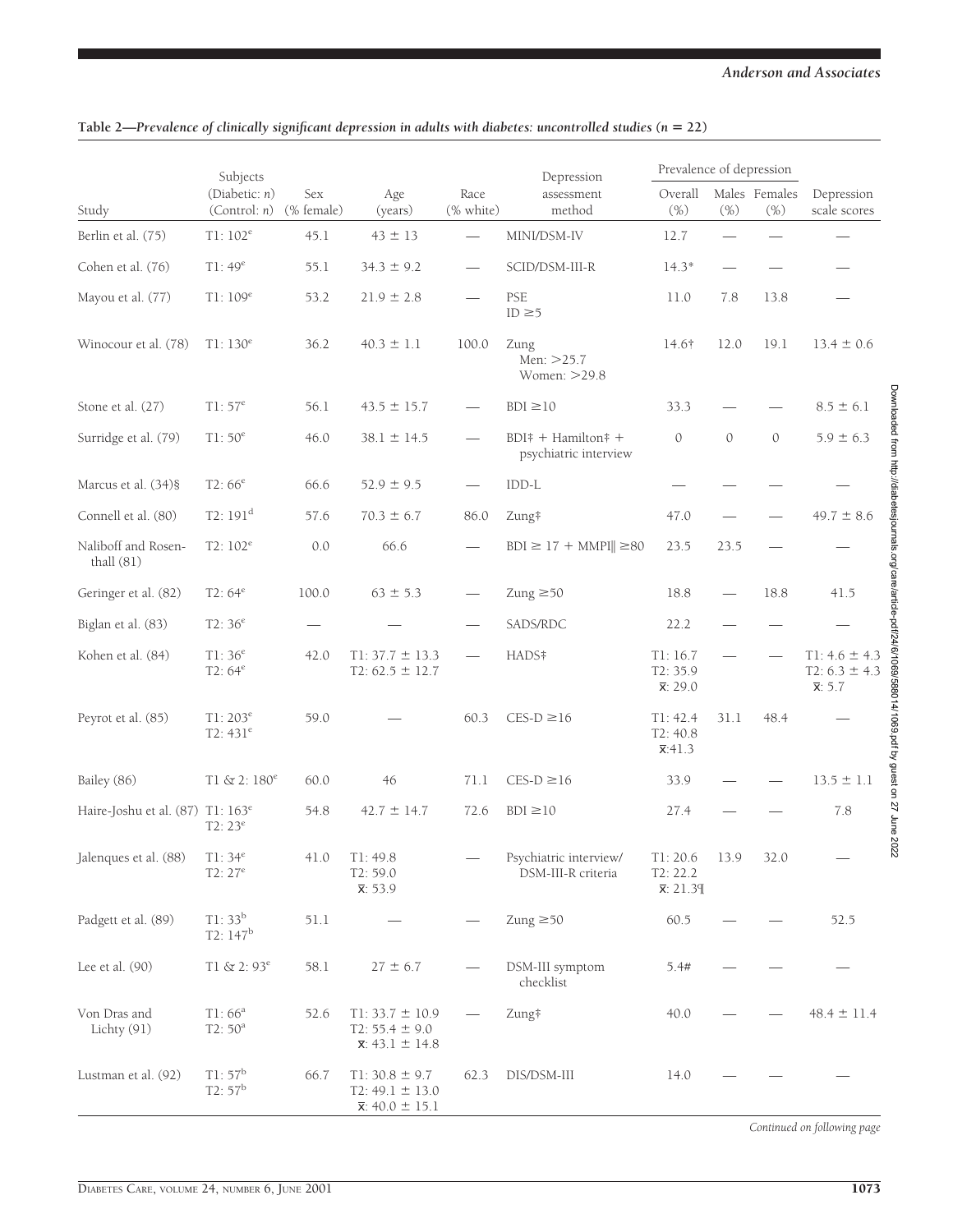## **Table 2—***Continued*

|                     | Subjects                      |                   |                 |                   | Depression           | Prevalence of depression                 |                        |                |                            |
|---------------------|-------------------------------|-------------------|-----------------|-------------------|----------------------|------------------------------------------|------------------------|----------------|----------------------------|
| Study               | (Diabetic: n)<br>(Control: n) | Sex<br>(% female) | Age<br>(years)  | Race<br>(% white) | assessment<br>method | Overall<br>$(\% )$                       | Males<br>$\frac{1}{2}$ | Females<br>(%) | Depression<br>scale scores |
| Slawson et al. (93) | $T1 & 2:25^e$                 | 20.0              | 46.6            |                   | $MMPI-D \geq 70$     | 36.0                                     | 35.0                   | 40.0           | 63.0                       |
| Samson et al. (94)  | $T1:111^e$<br>$T2:129^e$      | 50.8              | $52.1 \pm 15.7$ |                   | SCID/DSM-III-R       | T1:16.2<br>T2:10.9<br>$\bar{x}$ : 13.3** | $11.9**$               | $13.9**$       | _                          |

Data are means  $\pm$  SD, unless otherwise indicated. T1 = type 1 diabetes, T2 = type 2 diabetes, MINI/DSM-IV = Mini International Neuropsychiatric Interview/ Diagnostic and Statistical Manual-IV, SCID = Structured Clinical Interview for DSM-III-R, PSE = Present State Examination, Zung = Zung Self-Rating Depression Scale, HADS = Hospital Anxiety and Depression Scale, CES-D = Center for Epidemiologic Studies-Depression Scale, MMPI-D = Minnesota Multiphasic Personality Inventory-Depression Scale, IDD-L = Inventory to Diagnose Depression-Lifetime, SADS = Schedule for Affective Disorders and Schizophrenia.

Sample randomly selected from a <sup>a</sup>community, <sup>b</sup>clinic or hospital, or <sup>c</sup>unspecified setting. Sample not randomly selected from a <sup>d</sup>community, <sup>e</sup>clinic or hospital, or <sup>f</sup>unspecified setting.

\*Includes diagnoses of dysthymia, major depression, and depression NOS; †sex adjusted in the threshold scores for clinically significant depression; ‡cutoff score for the symptom scale not specified; §reported only the lifetime prevalence of depression for diabetic subjects, and was not included in the point prevalence calculations;  $\alpha$  depression scale of the Faschingbauer abbreviated version; Idiagnosis of depressive neurosis + depression NOS; #dysthymia; \*\*diagnoses of major depression, depression NOS, and dysthymia.

in control subjects (17.5 vs. 6.8%, respectively,  $\chi^2 = 34.2$ ,  $P < 0.0001$ ). The aggregate estimate of the lifetime prevalence of major depression based on all eight studies was 28.5%.

**CONCLUSIONS** — We estimated the odds and prevalence of depression in diabetes from 39 studies having a combined total of 20,218 subjects. The principal conclusion of the review is that diabetes doubles the odds of depression. The OR of depression is more consistent across studies than is the prevalence, which varies by sex, study design, subject source, and method of depression assessment. The overall OR estimate generalizes across community and clinical settings despite differences in prevalence rates between these settings. Both clinicians and epidemiologists can expect individuals with diabetes to be twice as likely to be depressed than otherwise similar nondiabetic individuals in similar settings (i.e., individuals selected by similar procedures, of the same sex, and assessed with comparable depression assessment methods). In contrast, the prevalence estimate must be adjusted for moderators such as sex.

Aggregate estimates based on all of the eligible studies indicate that major depression and elevated depression symptoms were present, respectively, in 11 and 31% of individuals with diabetes. The odds of depression were significantly higher in women than in men with diabetes ( $OR = 1.8$ ), a pattern that mirrors the female preponderance of depression observed in epidemiological surveys of the general population (35–37). The findings are similar to the unadjusted rates reported in other medical illnesses (38–40) and in an earlier review of the diabetes literature by Gavard et al. (6) that included 18 studies. These investigators found that major depression was present in 14.7% and elevated depression symptoms in 26% of diabetic patients. Thus, as many as one in every three individuals with diabetes (at least in those participating in clinical studies) has depression at a

level that impairs functioning and quality of life (7–11), adherence to medical treatment (41–43), and glycemic control (1), and increases the risk of diabetes complications (2).

The prevalence of depression varied systematically as a function of the method used to identify depression cases and the study design. Furthermore, in both controlled and uncontrolled studies, the depression rates were approximately two to three times higher in studies that used self-report measures versus diagnostic



Downloaded from http://diabetesjournals.org/care/article-pdf/24/6/1069/588014/1069.pdf by guest on 27 June 2022ownloaded from http ://alabetesjournals g/care/article-pdf/24/6/1069/588014/1069.pdf by guest on 27 June 2022

Figure 1—*Likelihood of depression by assessment method. The ORs were significantly higher in diabetic patients than in control subjects (*p*), but they did not differ as a function of method (1.9 vs.* 2.1,  $\bar{P} = 0.5$ .  $n =$  *Number of controlled studies used in the calculations. §, Control subjects;*  $\blacksquare$ *, diabetic patients.*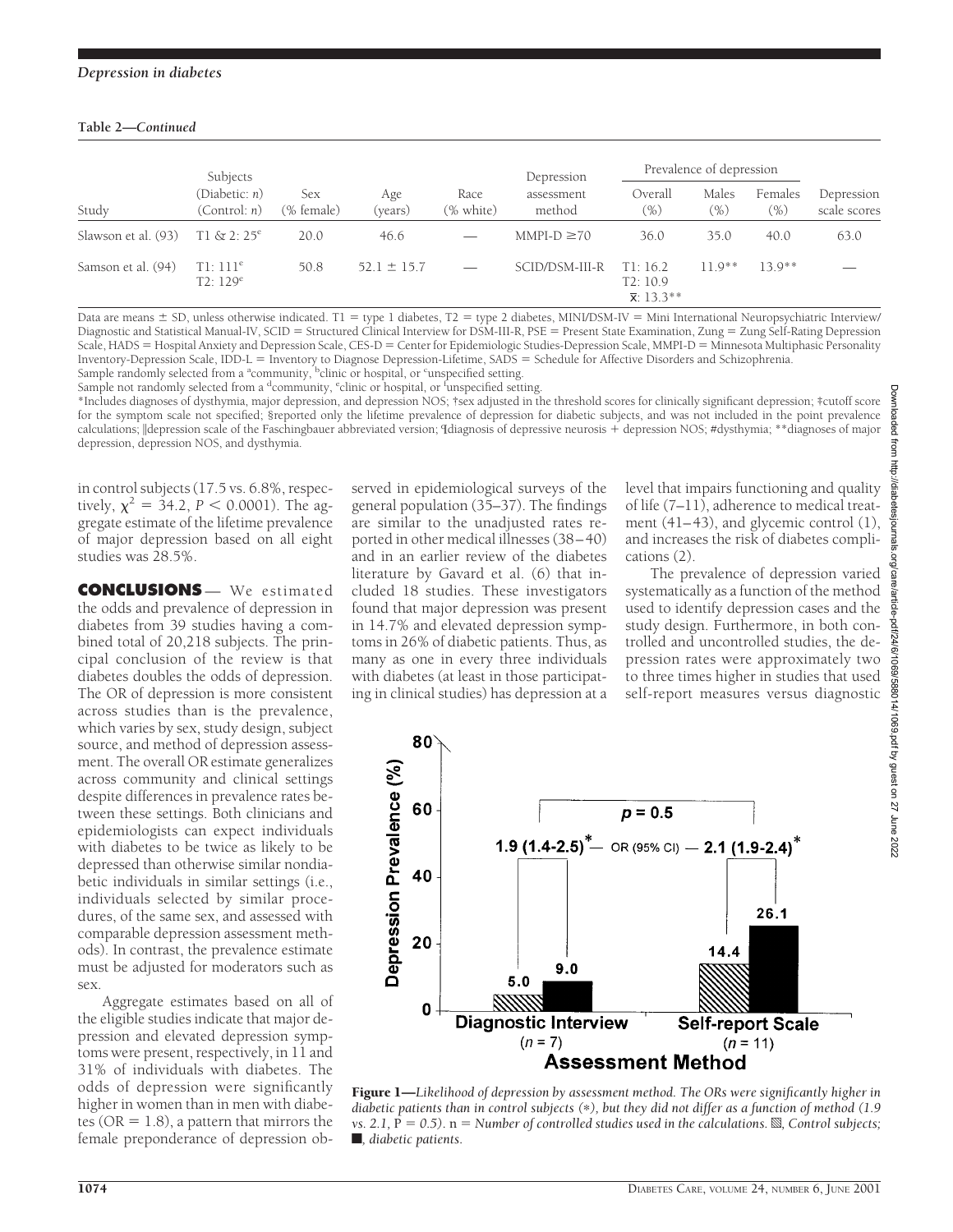|                        | Controlled studies      |                             | Diabetic subjects:      | Diabetic subjects:<br>controlled + |  |  |
|------------------------|-------------------------|-----------------------------|-------------------------|------------------------------------|--|--|
| Grouping of<br>studies | Nondiabetic<br>subjects | <b>Diabetic</b><br>subjects | uncontrolled<br>studies | uncontrolled<br>studies            |  |  |
| All studies            | 11.4(18)                | $20.5(18)$ *                | $29.7(21)$ †            | 25.3(39)                           |  |  |
| Type 1                 | 8.6(3)                  | $21.7(3)$ *                 | 21.2(10)                | 21.3(13)                           |  |  |
| Type 2                 | 6.4(7)                  | $16.5(7)$ *                 | $33.8(8)$ †             | 27.0(15)                           |  |  |
| <b>Male</b>            | 9.3(7)                  | $15.0(7)$ *                 | $20.7(8)$ †             | 18.0(15)                           |  |  |
| Female                 | 16.3(7)                 | $24.3(7)$ *                 | $33.0(8)$ †             | 28.2(15)                           |  |  |
| Community              | 12.7(11)                | $19.0(11)*$                 | $39.7(1)$ <sup>+</sup>  | 20.1(12)                           |  |  |
| Clinic                 | 15.1(7)                 | $26.7(7)$ *                 | $32.7(19)$ <sup>†</sup> | 31.7(26)                           |  |  |
| Diagnostic interview   | 5.0(7)                  | $9.0(7)$ *                  | $14.2(7)$ †             | 11.4(14)                           |  |  |
| Self-report            | 14.4(11)                | $26.1(11)*$                 | $34.9(14)$ †            | 31.0(25)                           |  |  |

**Table 3—***Unadjusted prevalence of depression in controlled and uncontrolled studies and subsets thereof*

Data are % (*n*); *n* indicates number of studies used in the calculation. \*The prevalence of depression was greater in diabetic subjects compared with nondiabetic control subjects ( $P < .001$ ); †the prevalence of depression in diabetic individuals was greater in uncontrolled studies compared with controlled studies (*P* ,  $(0.05)$ 

interviews. It is likely that the two approaches identify somewhat different but overlapping samples of depressed individuals. Diagnostic interviews identify major depressive disorder but exclude other clinically relevant presentations. Self-report measures also identify most cases of major depressive disorder. In patients with diabetes, BDI cutoff scores of  $\geq$ 10 and  $\geq$ 16 have sensitivities of 0.98 and 0.73, respectively, for major depressive disorder (31). Self-report measures may identify a broader spectrum of depression disorders (e.g., dysthymic disorder, or minor or subsyndromal depression) or symptoms that reflect comorbid psychiatric illness (e.g., anxiety or substance-abuse disorders) or general distress.

The reason that depression was more prevalent in the uncontrolled than in the controlled studies is unclear. One possibility is that the uncontrolled studies included a higher proportion of individuals recruited from settings with higher prevalences of depression (e.g., physician referrals or university-based clinics). Although similar ORs describing the likelihood of depression were found between the clinical and community studies, the uncontrolled studies were comprised almost exclusively of clinic-based samples. Of the 11 community studies in the controlled subset, 8 restricted their samples to older individuals; this further contributes to lower rates of depression in the controlled studies, since depression is less common in older than younger adults (44). There may also be other unmeasured differences in clinical or functional characteristics that might account for the differences in the controlled and uncontrolled studies. For example, the associations of depression with hyperglycemia and with increased risk of complications described in recent meta-analytic reviews (1,2) support the hypothesis that the severity of diabetes and/or functional impairment may increase the risk for depression.

A difference in the prevalence of depression in type 1 vs. type 2 diabetes could not be established. The ORs from the controlled studies were nearly identical between types, and aggregate estimates of prevalence using controlled and uncontrolled studies, segregated by depression assessment method, also yielded equivalent depression rates. Many of the studies, including some with the largest numbers of patients, did not report the fraction of depressed individuals by type of diabetes. This omission exemplified a more general failure of many studies to fully characterize the depressed and nondepressed samples. Such information is needed to assess the effects of other factors (e.g., age, socioeconomic status, and severity of diabetes) on the prevalence of depression. In particular, failure to report race or ethnicity is common in the psychosocial literature on diabetes (45).

The findings of this review echo the observation, first made by Willis (46) in 1684, that depression is associated with diabetes. The complex interactions of physical, psychological, and genetic factors that contribute to this association remain uncertain. Depression may occur secondary to the hardships of advancing diabetes or to diabetes-related abnormalities in neurohormonal or neurotransmitter function (47–49). On the other hand, evidence from prospective studies in the U.S. and Japan indicates that depression doubles the risk of incident type 2 diabe-



Figure 2—*Aggregate prevalence of depression determined from self-report scales or diagnostic interviews in controlled and uncontrolled studies, and in all studies combined. Estimates based on self-report scales were significantly higher than those based on diagnostic interviews in all three comparisons. Depression was also higher in uncontrolled studies than in controlled studies that used the same depression assessment method (diagnostic interviews: 14.2 vs. 9.0%; self-report scales: 34.9 vs. 26.1%; P < 0.001 for both). S, Diagnostic interview; , self-report scale.*  $*P$  < *0.001 between methods.*

Downloaded from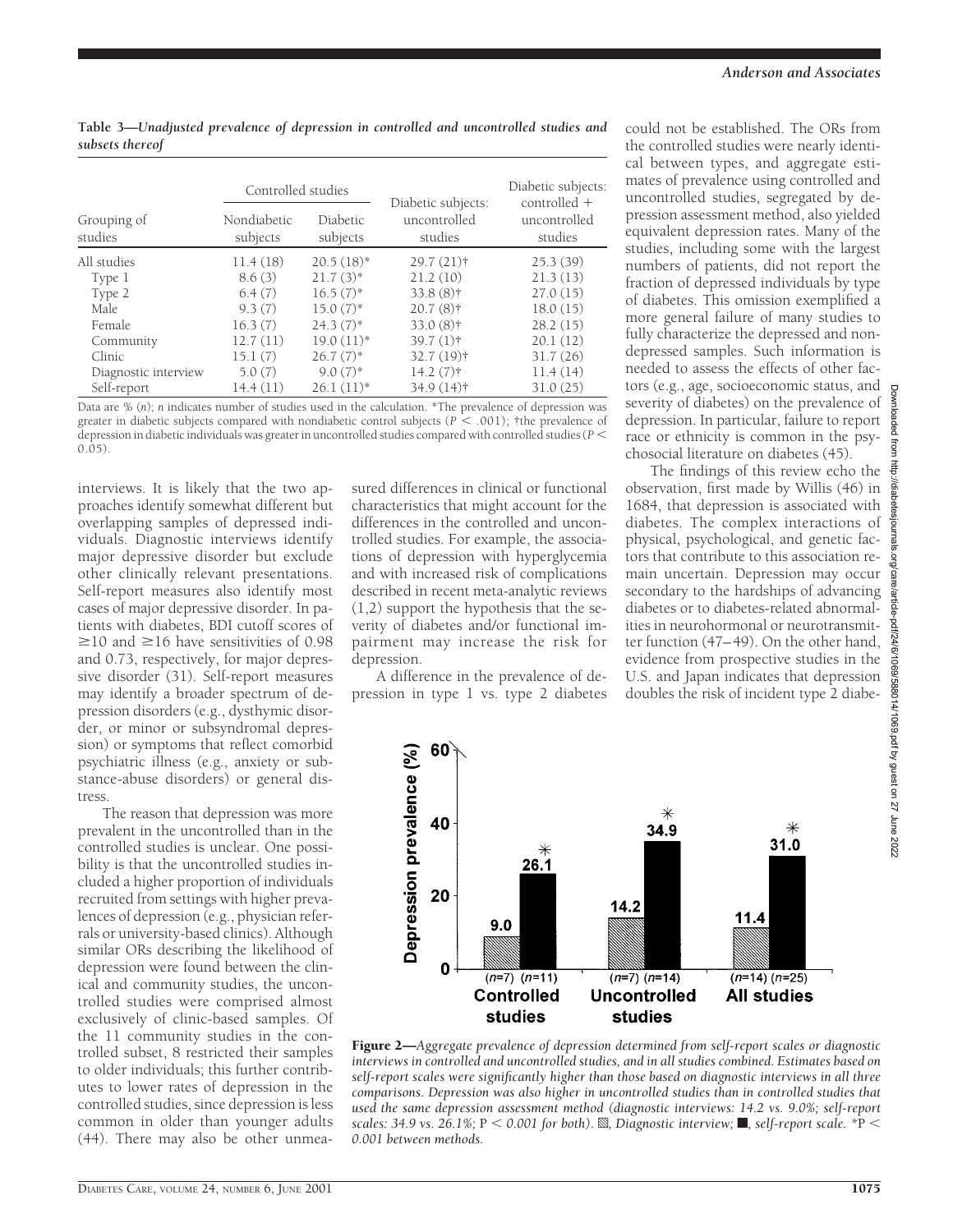tes independent of its association with other risk factors (50,51). In patients with preexisting diabetes, depression is an independent risk factor for coronary heart disease, and appears to accelerate the presentation of coronary heart disease (52– 54). Additional studies are needed to identify the behavioral and physiological mechanisms that account for these findings.

This review has several limitations. First, publication bias (i.e., nonpublication of studies that fail to find the phenomenon of interest) may limit the generalizability of the findings. However, this possibility is diminished by the fact that depression was not the principal focus of many of the included studies and was instead only one of a number of measured psychosocial variables. Second, the depression prevalence estimates may be unstable due to the small sample sizes of some studies, the small number of studies, and the fact that many of the samples were not population based. Third, the methods used to calculate the overall prevalence of depression in diabetic subjects were certainly suboptimal in that we were unable to perform a multivariate analysis controlling for all potential moderators. The fact that the ORs were uniformly similar in the bivariate tests was encouraging, and suggests that the twofold increased likelihood of depression associated with diabetes is the most robust and generalizable finding of this review. Additional studies would be required to determine more precisely the prevalence of major depression and elevated depression symptoms in the general population of individuals with diabetes. These studies should carefully measure and report potential moderators so that both adjusted and unadjusted depression prevalence can be calculated and included in the findings.

The third U.S. National Health and Nutrition Education Examination Survey found that 49% of insulin-treated diabetic patients and 56% of those on oral hypoglycemic agents had  $HbA_{1c}$  values  $<$ 8.0%, and very few patients sustained  $HbA_{1c}$  levels <7.0%, the goal set by the American Diabetes Association (55,56). Depression may oppose efforts to achieve normoglycemia via behavioral (41–43) and physiological (57–60) pathways, and, as shown in this review, is clinically relevant in nearly one of every three patients with diabetes. Successful treatment of depression is associated with improvements in glycemic control (3–5). Nevertheless, two of every three cases of depression are left untreated by primary care physicians (61). Better recognition and better treatment of depression are important in themselves, but they could also improve medical outcome in a substantial portion of patients with diabetes. This meta-analysis helps to define the prevalence of depression in diabetes using data from available studies and firmly establishes the increased risk of comorbidity.

**Acknowledgments**— This work was supported in part by grants from the National Institutes of Health (DK-36452, DK-553060, and 5-P60-DK-290579).

The authors are grateful to Samuel J. Lustman for his support.

#### **References**

- 1. Lustman PJ, Anderson RJ, Freedland KE, de Groot M, Carney RM: Depression and poor glycemic control: a meta-analytic review of the literature. *Diabetes Care* 23: 434–442, 2000
- 2. de Groot M, Anderson RJ, Freedland KE, Clouse RE, Lustman PJ: Association of diabetes complications and depression in type 1 and type 2 diabetes: a meta-analysis (Abstract). *Diabetes* 49:A63, 2000
- 3. Lustman PJ, Griffith LS, Clouse RE, Freedland KE, Eisen SA, Rubin EH, Carney RM, McGill JB: Effects of nortriptyline on depression and glucose regulation in diabetes: results of a double-blind, placebo-controlled trial. *Psychosom Med* 59: 241–250, 1997
- 4. Lustman PJ, Griffith LS, Freedland KE, Kissel SS, Clouse RE: Cognitive behavior therapy for depression in type 2 diabetes: a randomized controlled trial. *Ann Intern Med* 129:613–621, 1998
- 5. Lustman PJ, Freedland KE, Griffith LS, Clouse RE: Fluoxetine for depression in diabetes: a randomized double-blind placebo-controlled trial. *Diabetes Care* 23: 618–623, 2000
- 6. Gavard JA, Lustman PJ, Clouse RE: Prevalence of depression in adults with diabetes: an epidemiological evaluation. *Diabetes Care* 16:1167–1178, 1993
- 7. Koenig HG, George LK, Peterson BL, Pieper CF: Depression in medically ill hospitalized older adults: prevalence characteristics, and course of symptoms according to six diagnostic schemes. *Am J Psychiatry* 154:1376–1383, 1997
- 8. Sullivan M, LaCroix A, Russo J, Swords E, Sornson M, Katon W: Depression in coronary heart disease: what is the appropriate diagnostic threshold? *Psychosomatics* 40:286–292, 1999
- 9. Lyness JM, King DA, Cox CA, Yoediono Z, Caine ED: The importance of subsyndromal depression in older primary care patients: prevalence and associated functional disability. *J Am Geriatr Soc* 47:647– 652, 1999
- 10. Judd LL, Rapaport MH, Paulus MP, Brown JL: Subsyndromal symptomatic depression: a new mood disorder? *J Clin Psychiatry* 55:18–28, 1995
- 11. Jacobson AM, de Groot M, Samson JA: The effects of psychiatric disorders and symptoms on quality of life in patients with type I and type II diabetes mellitus. *Qual Life Res* 6:11–20, 1997
- 12. Penninx BW, Geerlings SW, Deeg DJ, van Eijk JT, van Tilburg W, Beekman AT: Minor and major depression and the risk of death in older persons. *Arch Gen Psychiatry* 56:889–895, 1999
- 13. Frasure-Smith N, Lesperance F, Talajic M: Depression following myocardial infarction: impact on 6-month survival. *JAMA* 270:1819–1825, 1993
- 14. Carney RM, Rich MW, Freedland KE, Saini J, teVelde A, Simeone C, Clark K: Major depressive disorder predicts cardiac events in patients with coronary artery disease. *Psychosom Med* 50:627–633, 1988
- 15. Miranda J, Munoz R: Intervention for minor depression in primary care patients. *Psychosom Med* 56:136–141, 1993
- 16. Eisenberg L: Treating depression and anxiety in primary care: closing the gap between knowledge and practice. *N Engl J Med* 326:1080–1084, 1992
- 17. Mynors-Wallis LM, Gath DH, Lloyd-Thomas AR, Tomlinson D: Randomized controlled trial comparing problem solving treatment with amitriptyline and placebo for major depression in primary care. *Br Med J* 310:441–446, 1995
- 18. The Cochrane Collaboration: Review Manager 4.1.1. Nepean, Ontario, Canada, Wintertree Software, 2000
- 19. Robins LN, Cottler L, Buckholz K, Compton W: *The Diagnostic Interview Schedule: Version 4*. St. Louis, MO, Washington University, 1996
- 20. Williams JBW, Gibbon M, First MB, Spitzer RL, Davies M, Borus J, Howes MJ, Kane J, Pope HG, Rounsaville B, Wittchen HU: The structured clinical interview for DSM-III-R (SCID). II. Multisite test-retest reliability. *Arch Gen Psychiatry* 49:630– 636, 1992
- 21. American Psychiatric Association: *Diagnostic and Statistical Manual of Mental Disorders*. Washington, DC, American Psychiatric Association, 1987
- 22. American Psychiatric Association: *Diagnostic and Statistical Manual of Mental Disorders*. Washington, DC, American Psychiatric Association, 1994

 $27$  June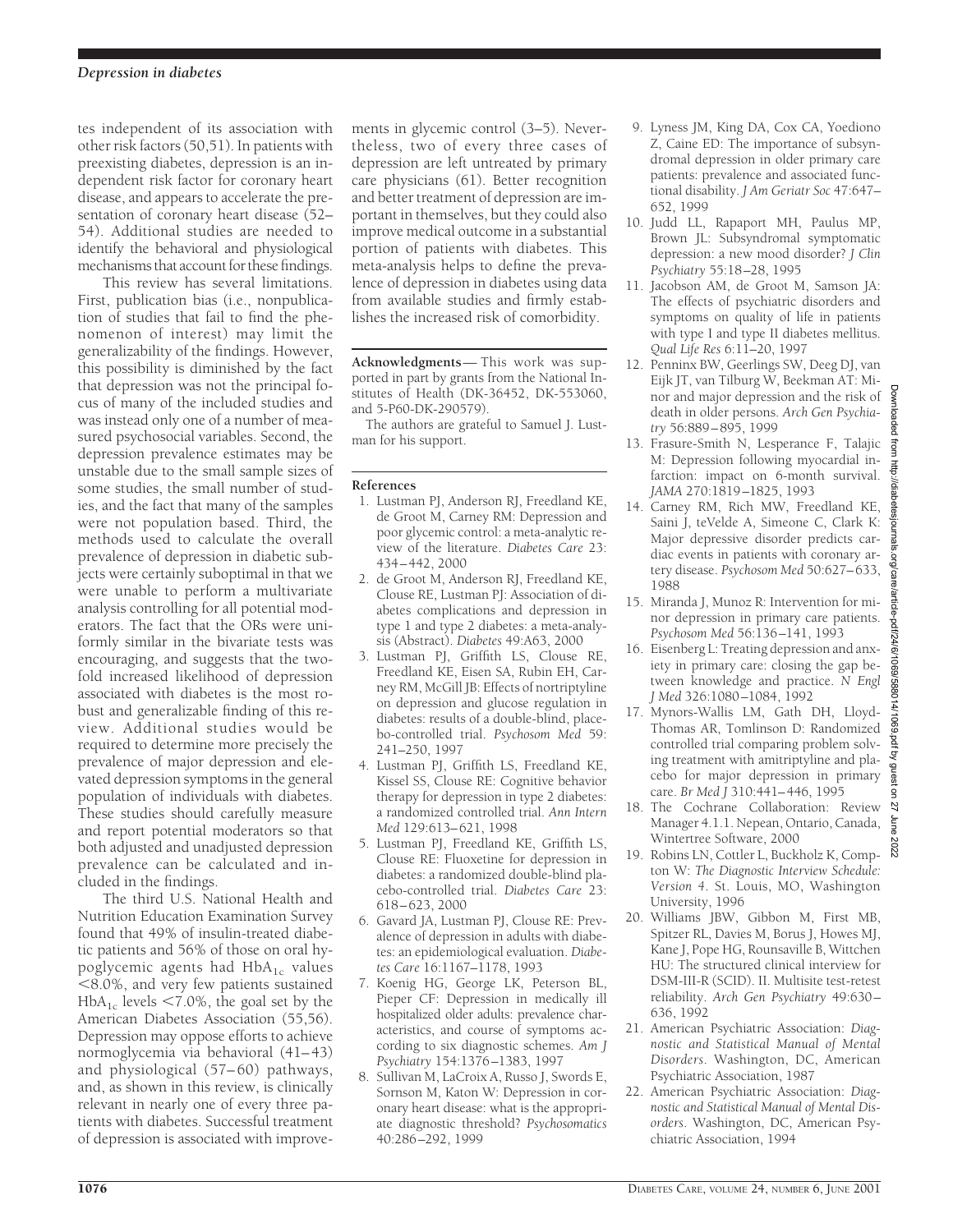- 23. Beck AT, Beamesderfer A: Assessment of depression: the depression inventory. *Mod Probl Pharmacopsychiatry* 7:151– 169, 1974
- 24. Radloff LS: The CES-D Scale: a self-report depression scale for research in the general population. *Appl Psychol Measurement* 1:385–401, 1977
- 25. Songar A, Kocabasoglu N, Balcioglu I, Karaca E, Kocabasoglu C, Haciosman M, Somay G: The relationship between diabetics' metabolic control levels and psychiatric symptomatology. *Integr Psychiatry* 9:34–40, 1993
- 26. Leedom L, Meehan WP, Procci W, Zeidler A: Symptoms of depression in patients with type II diabetes mellitus. *Psychosomatics* 32:280–286, 1991
- 27. Stone JB, Bluhm HP, White MI: Correlates of depression among long-term insulindependent diabetics. *Rehabilitation Psychology* 29:85–93, 1984
- 28. Palinkas LA, Barrett-Connor E, Wingard DL: Type 2 diabetes and depressive symptoms in older adults: a population-based study. *Diabet Med* 8:532–539, 1991
- 29. Wing RR, Marcus MD, Blair EH, Epstein LH, Burton LR: Depressive symptomatology in obese adults with type II diabetes. *Diabetes Care* 13:170–172, 1990
- 30. Mulrow CD, Williams JW, Gerety MB, Ramirez G, Montiel OM, Kerber C: Casefinding instruments for depression in primary care settings. *Arch Intern Med* 122: 913–921, 1995
- 31. Lustman PJ, Clouse RE, Griffith LS, Carney RM, Freedland KE: Screening for depression in diabetics using the Beck Depression Inventory. *Psychosom Med* 59: 24–31, 1997
- 32. Tun PA, Perlmuter LC, Russo P, Nathan DM: Memory self-assessment and performance in aged diabetics and non-diabetics. *Exp Aging Res* 13:151–157, 1987
- 33. Penninx B, van Tilburg T, Boeke JP, Deeg D, Kriegsman D, van Eijk J: Effects of social support and personal coping resources on depressive symptoms: different for various chronic diseases? *Health Psychol* 17:551–558, 1998
- 34. Marcus MD, Wing RR, Guare J, Blair EH, Jawad A: Lifetime prevalence of major depression and its effect on treatment outcome in obese type II diabetic patients. *Diabetes Care* 15:253–255, 1992
- 35. Kessler RC, Nelson CB, McGonagle KA, Lui J, Swartz MS, Blazer DC: Comorbidity of DSM-III-R major depressive disorder in the general population: results from the U.S. National Comorbidity Survey. *Br J Psychiatry* 168:17–30, 1996
- 36. Kessler RC, McGonagle KA, Zhao S, Nelson CB, Hughes M, Eshleman S, Wittchen HU, Kendler KS: Lifetime and 12-month prevalence of DSM-III-R psychiatric disorders in the United States: results from

the National Cormorbidity Survey. *Arch Gen Psychiatry* 51:8–19, 1994

- 37. Robins LN, Regier DA: *Psychiatric Disorders in America: The Epidemiologic Catchment Area Study*. New York, Free Press (McMillan), 1991
- 38. Carney RM, Freedland KE, Sheline YI, Weiss ES: Depression and coronary heart disease: a review for cardiologists. *Clin Cardiol* 20:196–200, 1997
- 39. Bottomly A: Depression in cancer patients: a literature review. *Eur J Cancer Care* 7:181–191, 1998
- 40. Frasure-Smith N, Lesperance F: Coronary artery disease, depression and social support only the beginning. *Eur Heart J* 21: 1043–1045, 2000
- 41. DiMatteo MR, Lepper HS, Croghan TW: Depression is a risk factor for noncompliance with medical treatment: meta-analysis of the effects of anxiety and depression on patient adherence. *Arch Intern Med* 160:2101–2107, 2000
- 42. Littlefield CH, Craven JL, Rodin GM, Daneman D, Murray MA, Rydall AC: Relationship of self-efficacy and bingeing to adherence to diabetes regimen among adolescents. *Diabetes Care* 15:90–94, 1992
- 43. McGill JB, Lustman PJ, Griffith LS, Freedland KE, Gavard JA, Clouse RE: Relationship of depression to compliance with self-monitoring of blood glucose (Abstract). *Diabetes* 41:A84, 1992
- 44. Fava M, Kendler K: Major depressive disorder. *Neuron* 28:335–341, 2000
- 45. de Groot M, Lustman PJ: Depression among African-Americans with diabetes: a dearth of studies. *Diabetes Care* 24:407– 408, 2001
- 46. Willis T:*Diabetes: A Medical Odyssey*. New York, Tuckahoe, 1971
- 47. Trulson MH, Himmel C: Effects of insulin and streptozotocin-induced diabetes on brain norepinephrine metabolism in rats. *J Neurochem* 44:1873–1876, 1985
- 48. MacKenzie R, Trulson M: Effects of insulin and streptozotocin-induced diabetes on brain tryptophan and serotonin metabolism in rats. *J Neurochem* 30:205– 211, 1978
- 49. Lustman PJ, Skor DA, Carney RM, Santiago JV, Cryer PE: Stress and diabetic control. *Lancet* 1:588, 1983
- 50. Eaton WW, Armenian HA, Gallo J, Pratt L, Ford DE: Depression and risk for onset of type II diabetes: a prospective population-based study. *Diabetes Care* 19:1097– 1102, 1996
- 51. Kawakami N, Takatsuka N, Shimizu H, Ishibashi H: Depressive symptoms and occurrence of type 2 diabetes among Japanese men. *Diabetes Care* 22:1071–1076, 1999
- 52. Peyrot M, Rubin RR: Persistence of depressive symptoms in diabetic adults. *Diabetes Care* 22:448–452, 1999
- 53. Forrest KYZ, Becker DJ, Kuller LH, Wolfson SK, Orchard TJ: Are predictors of coronary heart disease and lower-extremity arterial disease in type 1 diabetes the same? A prospective study. *Atherosclerosis* 148:159–169, 2000
- 54. Lloyd C, Wilson R, Forrest K: Prior depressive symptoms and the onset of coronary heart disease (Abstract). *Diabetes* 46: 3A, 1997
- 55. U.K. Prospective Diabetes Study Group: Intensive blood-glucose control with sulphonylureas or insulin compared with conventional treatment and risk of complications in patients with type 2 diabetes (UKPDS 33). *Lancet* 352:837–853, 1998
- 56. American Diabetes Association: Standards of medical care for patients with diabetes mellitus (Position Statement). *Diabetes Care* 23 (Suppl. 1):S32–S42, 2000
- 57. Levy MI, Davis KL: The neuroendocrinology of depression. In *Schizophrenia and Affective Disorders: Biology and Drug Treatment*. Rifkin A, Ed. Boston, John Wright/ PSG, 1983
- 58. Ettigi P, Brown G: Psychoneuroendocrinology of affective disorder: an overview. *Am J Psychiatry* 134:493–501, 1977
- 59. Young EA, Haskett RF, Murphy-Weinberg V, Watson SJ, Akil H: Loss of glucocorticoid fast feedback in depression. *Arch Gen Psychiatry* 48:693–699, 1991
- 60. Jacobson L, Sapolsky R: The role of the hippocampus in feedback regulation of the hypothalamic-pituitary-adrenocortical axis. *Endocr Rev* 12:118–134, 1991
- 61. Lustman PJ, Harper GW: Nonpsychiatric physicians' identification and treatment of depression in patients with diabetes. *Compr Psychiatry* 28:22–27, 1987
- 62. Kokkonen E-R: Mental health and social adaptation in young adults with juvenileonset diabetes. *Nordic J Psychiatry* 49: 175–181, 1995
- 63. Popkin MK, Callies AL, Lentz RD, Colon EA, Sutherland DE: Prevalence of major depression, simple phobia, and other psychiatric disorders in patients with longstanding type I diabetes mellitus. *Arch Gen Psychiatry* 45:64–68, 1988
- 64. Amato L, Paolisso G, Cacciatore F, Ferrara N, Canonico S, Rengo F, Varricchio M: Non-insulin dependent diabetes mellitus is associated with a greater prevalence of depression in the elderly. *Diabete Metab* 22:314–318, 1996
- 65. Viinamäki H, Niskanen L, Uusitupa M: Mental well-being in people with non-insulin-dependent diabetes. *Acta Psychiatr Scand* 92:392–397, 1995
- 66. Weyerer S, Hewer W, Pfeifer-Kurda M, Dilling H: Psychiatric disorders and diabetes: results from a community study. *J Psychosom Res* 33:633–640, 1989
- 67. Black SA: Increased health burden associated with comorbid depression in older